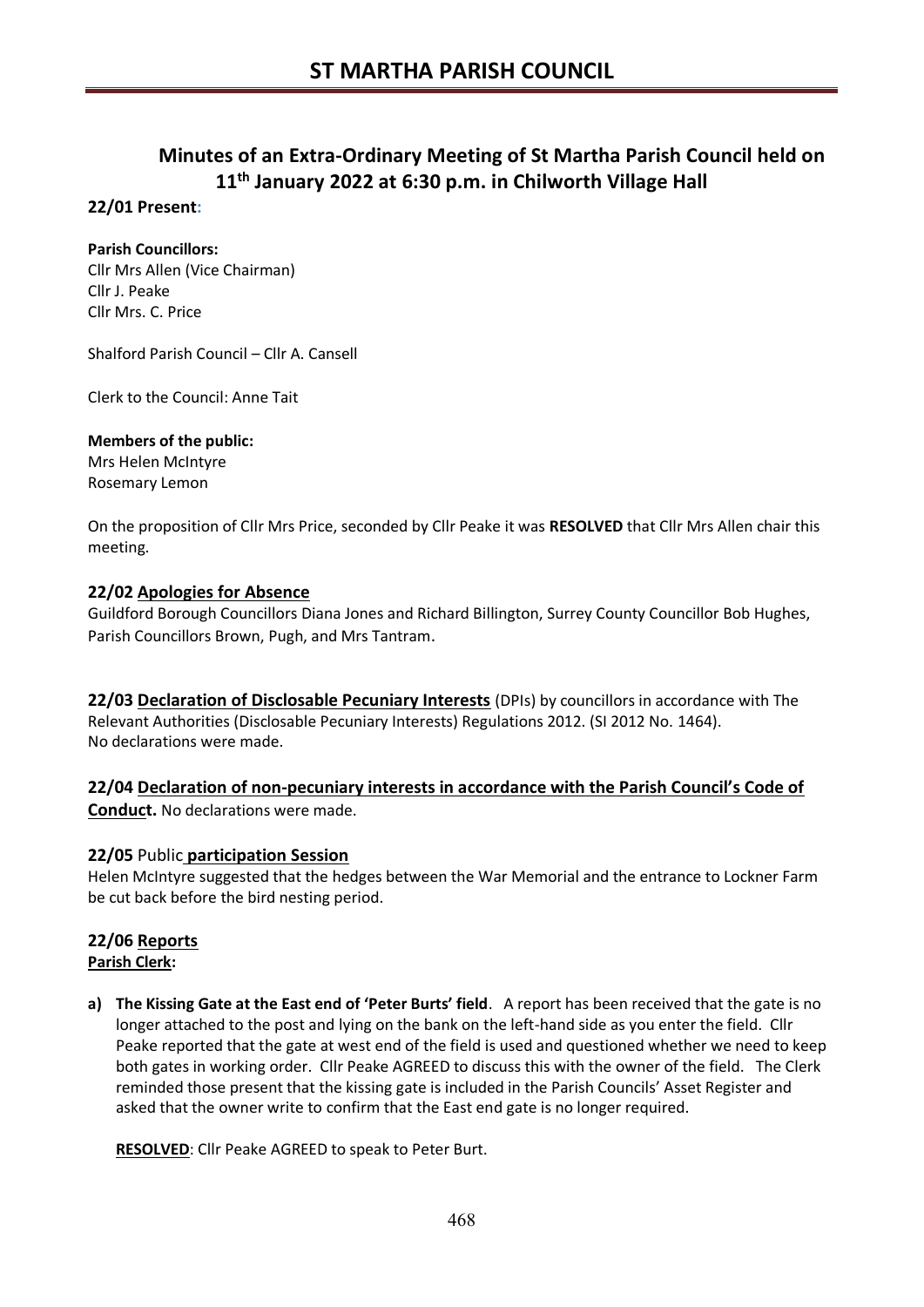- **b)** The Clerk reported that four messages had been received from residents in Roseacre Gardens regarding the narrowness of the pavement between Lockner Farm and Mill Reach in Chilworth. All correspondents reported that the pavement is narrow; the road is on a narrow bend; and cars invariably travel in excess of the speed limit. There have been witnesses of three accidents where vehicles are having to mount the pavement to avoid a head-on collision.
- **c) Parish Council's reference number: 2093779 -** A message had been received from Bahram Assadi: "*There is no funding available, within the current financial year, for putting up any vehicle activated signs along the Dorking Road in Chilworth. We do not know how much funding we will receive for 2022/23 financial year".*

The Clerk subsequently asked Mr Assadi if the Parish Council were allowed to contribute financially to two illuminated flashing signs. Mr Assadi replied: "*Yes, in principle the Parish Council can fully pay for the permanent vehicle activated signs. Currently, the cost of a vehicle activated sign (mains powered) with a 600mm sign is £2,750. There will be an additional £1,155 for a solar powered VAS"*.

**RESOLVED**: To research into a 'slow road narrows' sign.

**d) Footpath 252a and Bridleway 252** - A message has now been received from Tom Jenkins SCC Countryside Access Officer: "*I have looked through our historic files/documents relating to FP252a, and the adjacent public bridleway, BW252 and I can find almost nothing regarding the public footpath, and nothing as to why the footpath and bridleway have been separated by a fence and run alongside each other at this location.* 

*The public footpath is recorded as being separate to the public bridleway on all of the historic definitive map sheets, the earliest being published in 1952 (the Definitive Map & Statement make up the legal record of public rights of way). Presumably there must have been a reason for this, but I have not been able to find any evidence in our files.*

*Regarding the old post and wire fencing that separates the footpath and bridleway, unfortunately I have not been able to find anything on file about this either. My colleague has been out on site to inspect the fence and agrees that it is in a state of disrepair. We will look into the possibility of removing the damaged posts and wire when time and resources allow, and in line with the County Council's Priority Statement".*

## **Parish Councillors:**

**Traffic in Blacksmith's Lane**: Cllr Mrs Price reported on progress - there has been a meeting arranged to discuss HGV signs with a Landslips Engineer from SCC, Cllr Fiona Davidson, SCC Traffic Engineer Bahram Assadi and SCC Cllr Bob Hughes. Cllr Mrs Price will report further at the February meeting. It was AGREED that a width restriction sign is required to deter HGVs from entering the Lane.

**Chilworth Station enhancement**: Cllr Mrs Allen reported on the recent improvement works. The replacement metal fencing is due to be white powder coated to match in with the existing picket fencing. We would like to thank the Southeast Communities Rail Partnership (SCRP) and Surrey Hills AONB who have worked with us for nearly four years on this project. Another initiative is also underway, due to GWR funding and help from SCRP. Art Work produced by the children of Tillingbourne School and Chilworth Church of England Infant School is to be displayed in the platform shelters.

**The Surrey Hills Area of Outstanding Natural Beauty (AONB Boundary Changes:** Cllr Mrs Allen reported that there has been a desire locally over many years for a review to decide whether areas adjacent to the existing AONB boundary should also be designated. One of these areas under consideration abuts Chilworth and is currently locally designated an Area of Great Landscape Value (AGLV). AGLVs are areas of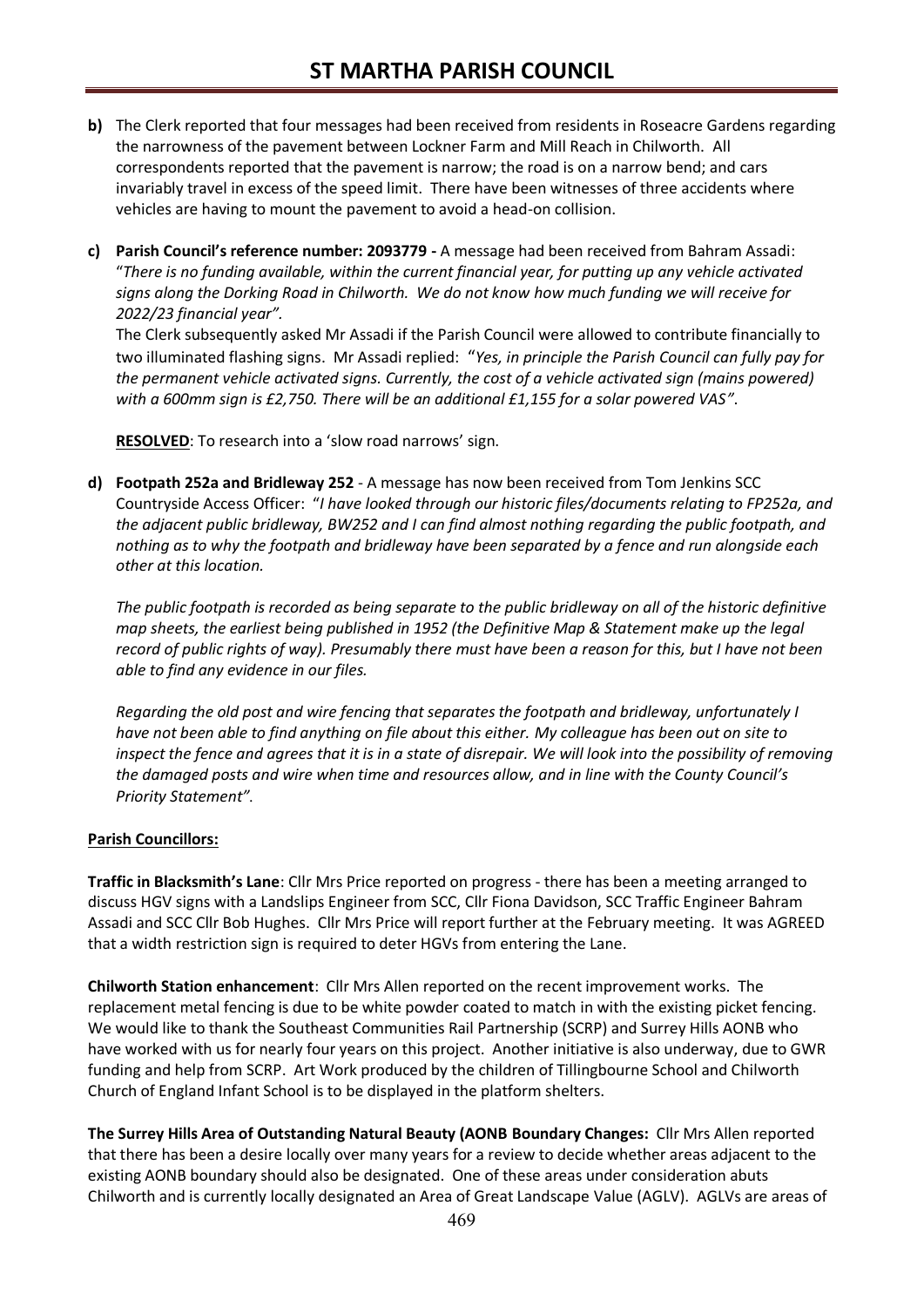high landscape quality with strong distinctive characteristics which make them particularly sensitive to development, but which don't have the same protection as areas in the AONB. A review is already currently underway, led by Natural England, and the first phase is to gather evidence about the natural beauty of the areas under consideration, currently outside the AONB, and views have been sought from people living in, around, and visiting the Surrey Hills, to help inform the decision. (The evidence gathering period ends on 31<sup>st</sup> January 2022.)

**RESOLVED**: That Cllr Mrs Allen will send a response with photographs from St Martha Parish Council on the AONB Boundary Review 2022 (Area EA3)

## **22/07 Planning**

Councillors discussed and agreed a response to GBC on the following applications:

- **21/P/02448 The Bungalow, Blacksmith Lane, Chilworth, GU4 8NQ Erection of a new four-bedroom dwelling following demolition of two existing outbuildings. RESOLVED:** *The Parish Council recommend that GBC Planning Officers* **REFUSE this application as submitted:** This is a very small plot and building in the green belt requires very special circumstances. Councillors agree with the comments made from SCC Highways. Attached is an Historical Assessment.
- **21/P/02415 Chilworth Manor, Halfpenny Lane, Chilworth, GU4 8NN** Proposed construction of new detached building comprising of wine cellar and tasting room with associated landscaping and car parking.

**RESOLVED:** *The Parish Council recommend that GBC Planning Officers APPROVE the plans as submitted. Councillors accept that the proposal presents 'very special circumstances' relating to sustainable rural tourism and increased employment that outweigh harm to the Green Belt.*

T**o DISCUSS AND NOTE the correspondence regarding application:**

**21/P/02378 1 Haywards Corner, Dorking Road, Chilworth, GU4 8B** Retention of outdoor kitchen (retrospective application).

*Following receipt of additional information which was not available at the time of our original approval, it was AGREED to rescind our recommendation to approve and recommend that GBC REFUSE this retrospective application*.

## **For information:**

 **21/P/01423 14 Mill Reach, Mill Lane, Chilworth GU5 9BA** Certificate of Lawfulness for a proposed development to establish whether a single-storey rear extension and associated works would be lawful. *GBC REFUSED 17/12/21*

## **22/08 Surrey County Council Treescape Fund**

**RESOLVED:** That the Clerk sign the Grant Agreement on behalf of the Parish Council**. NOTED:** Cllr Peake confirmed that both Blacksmith Lane and Chilworth Infant School have confirmed that they will plant some of the Parish Council's allocation.

## **22/09 Financial Matters**

- **(a) RESOLVED**: It was proposed by Cllr Mrs Allen and seconded by Cllr Mrs Price to APPROVE the schedule of cheques presented for payment by the Clerk.
- **(b) RESOLVED:** Cllrs **APPROVED** the monthly bank reconciliation ended 31<sup>st</sup> December 2021.